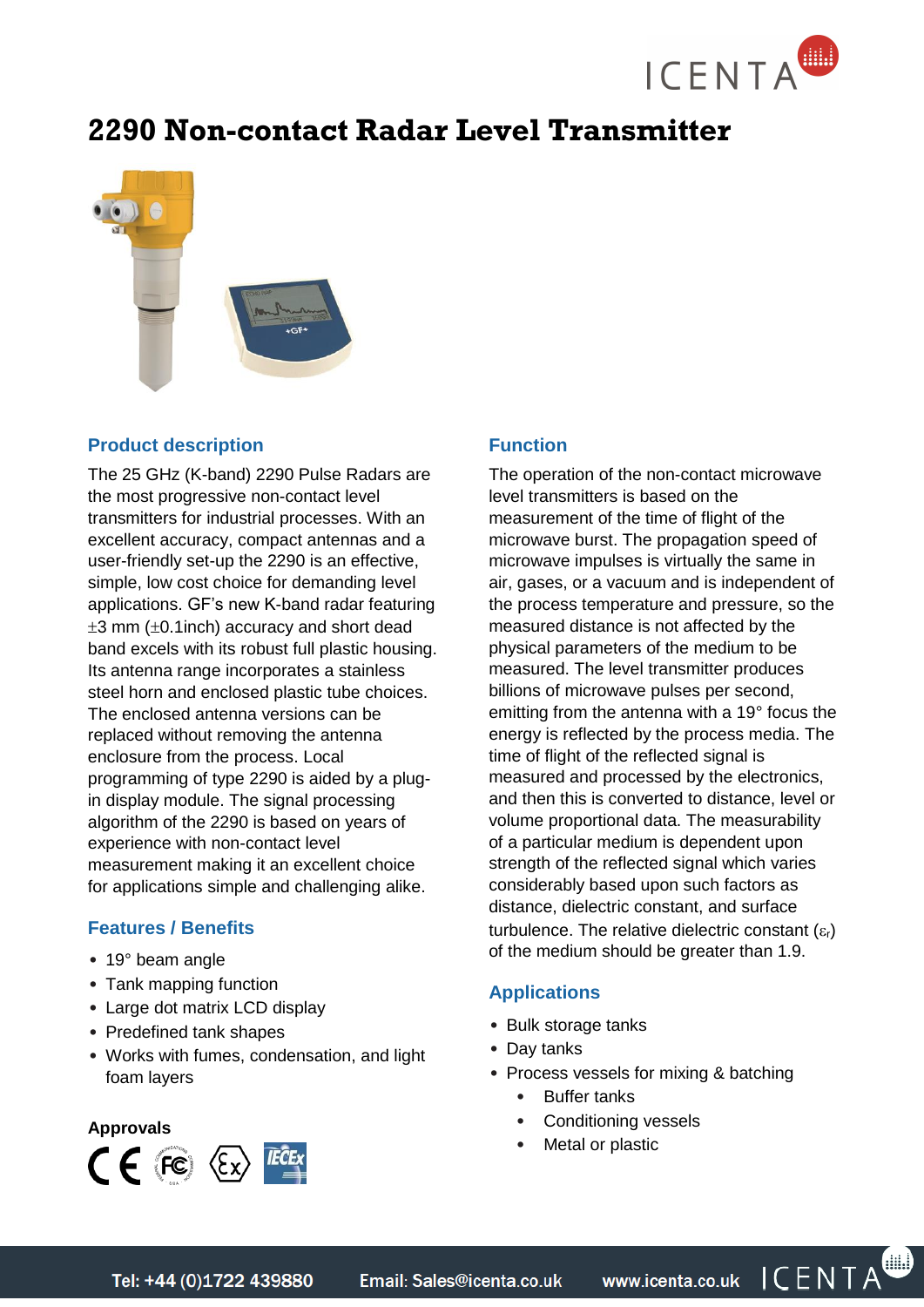

## **Technical Data**

#### **Specifications**

| Measured values                                                | Level, Distance; Calculated values: Volume, Mass                                                                                                                                                                                                                                                       |
|----------------------------------------------------------------|--------------------------------------------------------------------------------------------------------------------------------------------------------------------------------------------------------------------------------------------------------------------------------------------------------|
| Wetted components                                              | PP / PTFE /Stainless Steel 316 Ti                                                                                                                                                                                                                                                                      |
| Frequency of the measuring signal                              | $~25$ GHz (K-band)                                                                                                                                                                                                                                                                                     |
| Measuring range                                                | $0.2$ m – 18 m (0.65 ft – 59 ft) (depending on $\epsilon$ r of the process liquid)                                                                                                                                                                                                                     |
| Accuracy                                                       | $+/- 3$ mm (0.1 inch)                                                                                                                                                                                                                                                                                  |
| Linearity error (as per EN 61298-2)                            | < 0.5 m: $\pm 25$ mm (< 1.6 ft: $\pm 0.9$ inch);<br>$0.5 - 1$ m: ±15 mm (1.6 - 3.2 ft: ±0.6 inch);<br>1 – 1.5 m: $\pm$ 10 mm (3.2 – 4.9 ft: $\pm$ 0.4 inch);<br>1.5 – 8 m: $\pm 3$ mm (4.9 – 26.3 ft: $\pm 0.1$ inch);<br>$> 8$ m: $\pm 0.04\%$ ( $> 26.3$ ft: $\pm 0.04\%$ ) of the measured distance |
| Beam Angle                                                     | Minimum 19°                                                                                                                                                                                                                                                                                            |
| Minimum dielectric constant $(\varepsilon_1)$ of the<br>medium | 1.9 (refer to range diagram below)                                                                                                                                                                                                                                                                     |
| Resolution                                                     | 1 mm (0.04 inch)                                                                                                                                                                                                                                                                                       |
| Temperature error (as per EN 61298-3)                          | 0.05% FSK / 10 °C (50 °F);<br>$-20$ °C +60 °C (-4 °F +140 °F)                                                                                                                                                                                                                                          |
| Power Supply voltage                                           | 20 V …36 V DC                                                                                                                                                                                                                                                                                          |
| Output Digital communication                                   | 4 – 20 mA + HART                                                                                                                                                                                                                                                                                       |
| Output Display                                                 | 64 x 128 Dot Matrix LCD Graphical display unit                                                                                                                                                                                                                                                         |
| Measuring frequency                                            | 1060 sec as per the application settings                                                                                                                                                                                                                                                               |
| Antenna diameter                                               | 38 mm $(1 \frac{1}{2})$                                                                                                                                                                                                                                                                                |
| Antenna material                                               | Horn: Stainless Steel; enclosure: PP or PTFE                                                                                                                                                                                                                                                           |
| Medium process temperature                                     | -30 °C +100°C (-22 °C +212°C), (up to 120 °C<br>(248 °F) for max. 2 min); with PP antenna enclosure: max.: 80 °C (176 °F)                                                                                                                                                                              |
| Maximum medium pressure                                        | 25 bar at 120°C (248 °F);<br>with plastic antenna enclosure: 3 bar at 25 °C (77 °F)                                                                                                                                                                                                                    |
| Ambient temperature                                            | $-20$ °C +60 °C (-4 °F 140 °F)                                                                                                                                                                                                                                                                         |
| <b>Process Connection</b>                                      | DN40 / 1 1/2" BSP, 1 1/2" NPT" thread                                                                                                                                                                                                                                                                  |
| Ingress protection                                             | IP 67                                                                                                                                                                                                                                                                                                  |
| Electrical connection                                          | 2x M 20 x 1.5 cable glands + internal thread for $2x \frac{1}{2}$ " NPT cable protective<br>pipe, cable outer diameter: $\varnothing$ 7 $\varnothing$ 13 mm (0.3  0.5 inch), wire cross<br>section: max. 1.5 mm2 (AWG 15), wire cross section: max. 1.5 mm2                                            |
| Electrical protection                                          | Class III                                                                                                                                                                                                                                                                                              |
| Housing material                                               | Plastic (/PBT)                                                                                                                                                                                                                                                                                         |
| Sealing                                                        | FPM                                                                                                                                                                                                                                                                                                    |
| Communication certifications                                   | R&TTE, FCC                                                                                                                                                                                                                                                                                             |
| Approvals                                                      | ATEX (ia): II 1/2 G Ex ia IIB T6T5 Ga/Gb,<br>ICEX (ia): EX ia IIB T6T5 Ga/Gb,<br>CE, FCC                                                                                                                                                                                                               |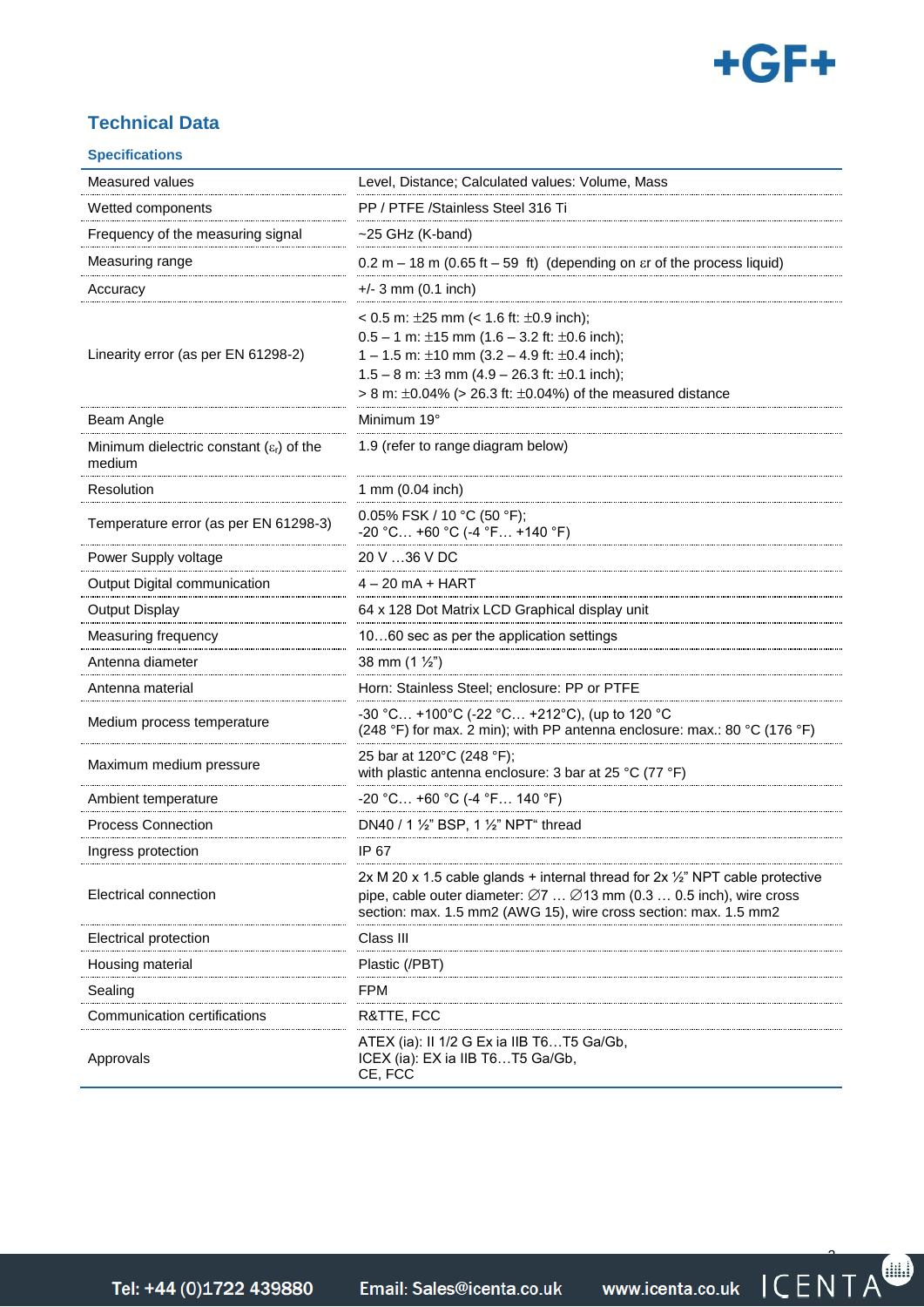

#### **Measurement range diagram\***



Under reference conditions of reflection (as per EN 61298-3, moreover in case of interface-free environment, from min. 10 m2 target surface) and stabilized temperature.

#### **Dimensions**



PP horn antenna Lmin: 200 mm (7.9 inch)

#### **Connections / Wiring**



Standard wiring & connection of HART-Modem Wiring in an EX-environment



Stainless Steel 316 Ti horn antenna Lmin: 200 mm (7.9 inch)



Tel: +44 (0)1722 439880

Email: Sales@icenta.co.uk

www.icenta.co.uk

ICENTA